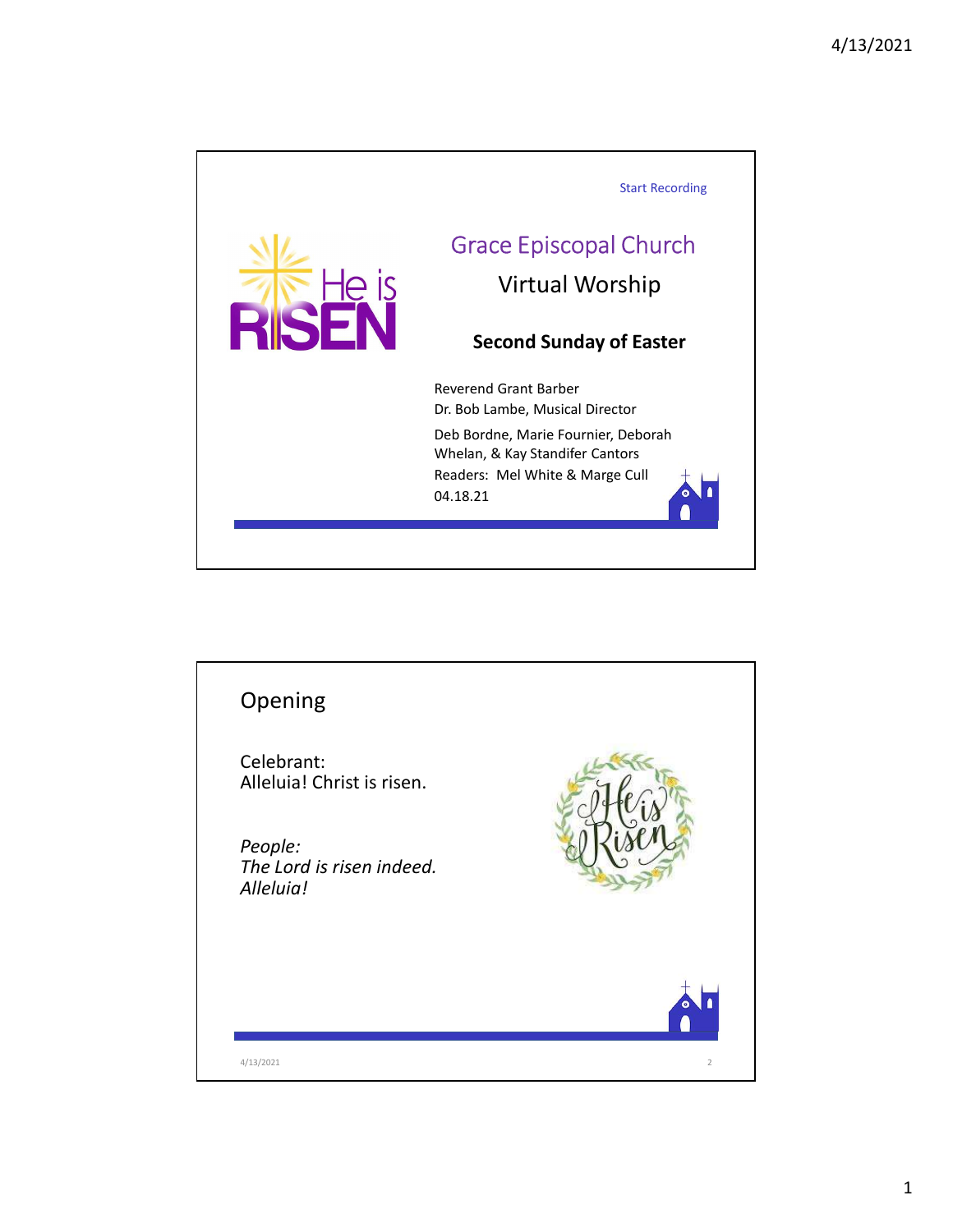

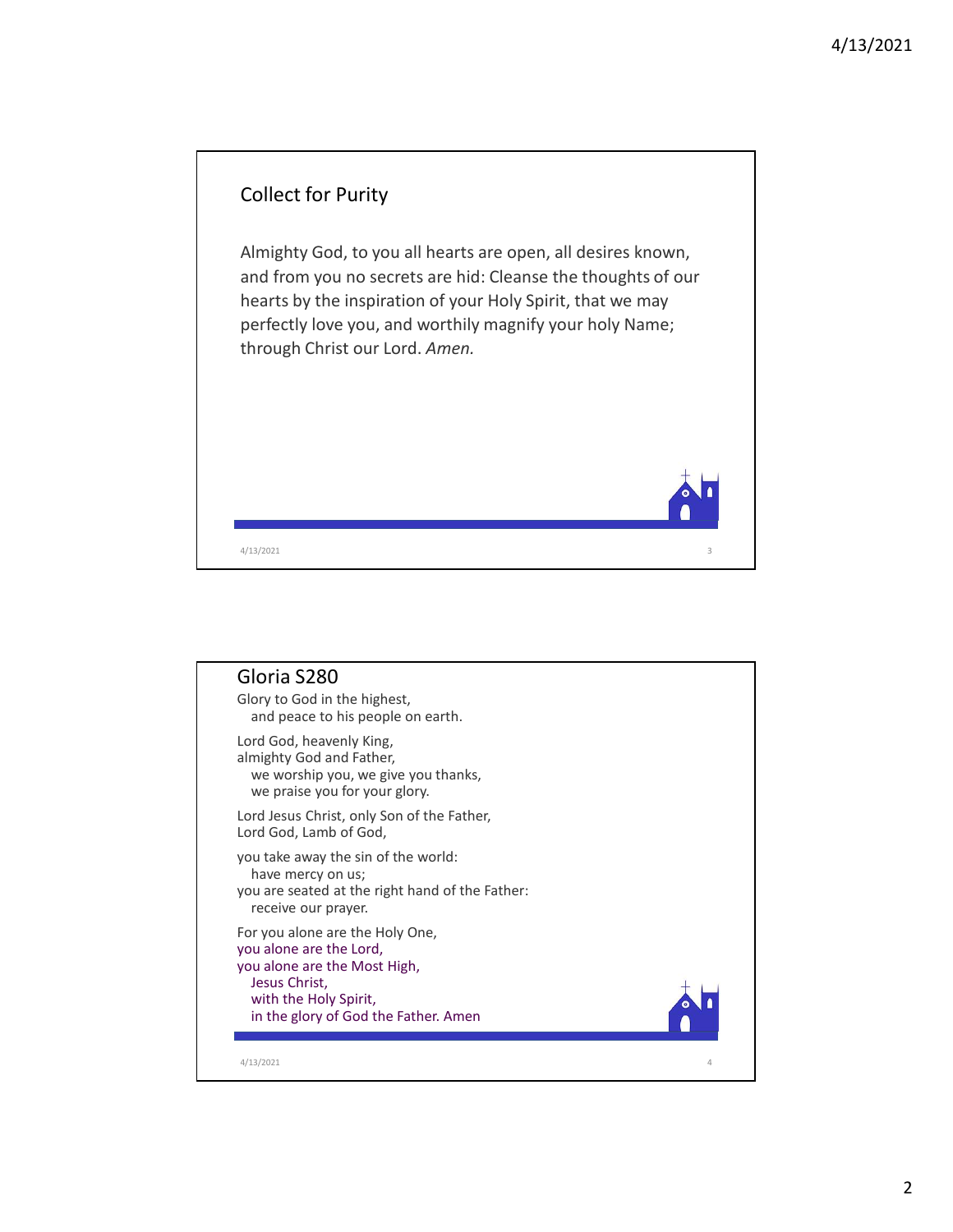

## First Reading: Acts 3:12-19-35

Peter addressed the people, "You Israelites, why do you wonder at this, or why do you stare at us, as though by our own power or piety we had made him walk? The God of Abraham, the God of Isaac, and the God of Jacob, the God of our ancestors has glorified his servant Jesus, whom you handed over and rejected in the presence of Pilate, though he had decided to release him. But you rejected the Holy and Righteous One and asked to have a murderer given to you, and you killed the Author of life, whom God raised from the dead. To this we are witnesses. And by faith in his name, his name itself has made this man strong, whom you see and know; and the faith that is through Jesus has given him this perfect health in the presence of all of you. First Reading: **Acts 3:12-19-35**<br>
Peter addressed the people, "You Israelites, why do you wonder at this, or<br>
Deter addressed the people, "You Israelites, why do you wonder at this, or<br>
blow our stree at us, as shough by o

"And now, friends, I know that you acted in ignorance, as did also your rulers. In this way God fulfilled what he had foretold through all the prophets, that his Messiah would suffer. Repent therefore, and turn to God so that your sins may be wiped out."

Hear what the Spirit is saying to God's people People: Thanks be to God

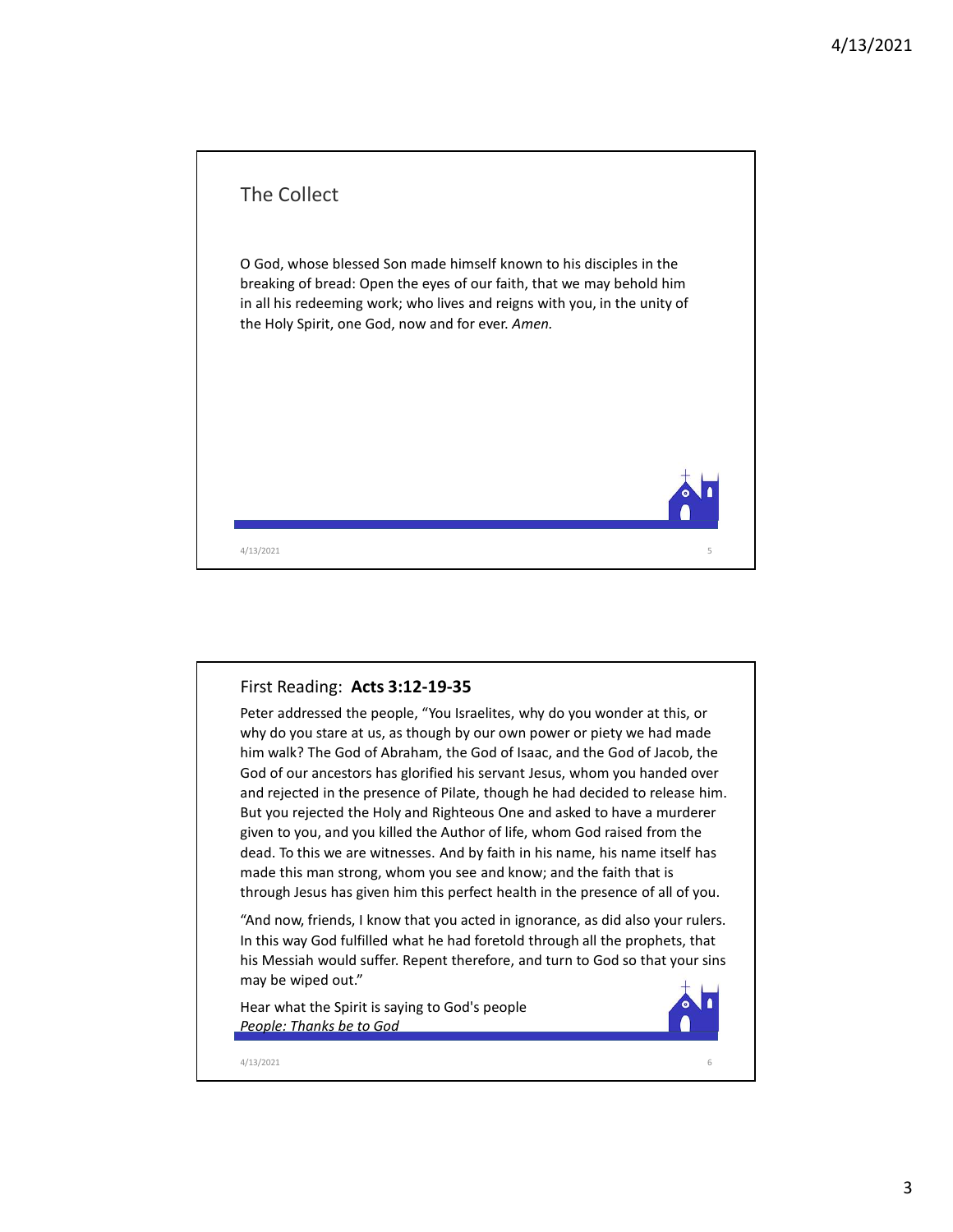

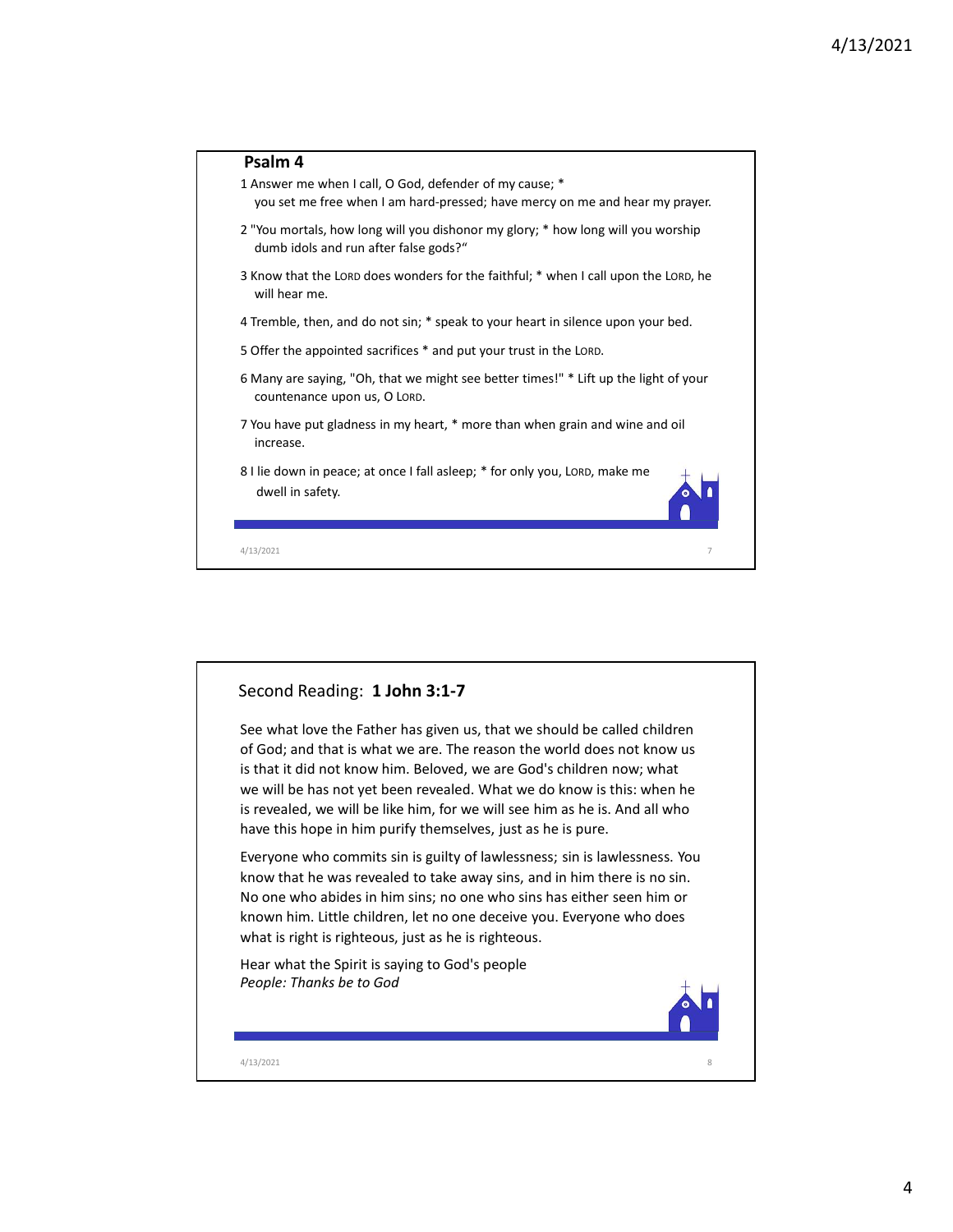| Gospel Luke 24:36b-48<br>The Holy Gospel of Our Lord Jesus Christ according to Luke<br>People: Glory to you, Lord Christ<br>Jesus himself stood among the disciples and said to them, "Peace be with<br>you." They were startled and terrified, and thought that they were seeing<br>a ghost. He said to them, "Why are you frightened, and why do doubts<br>arise in your hearts? Look at my hands and my feet; see that it is I myself.<br>Touch me and see; for a ghost does not have flesh and bones as you see<br>that I have." And when he had said this, he showed them his hands and<br>his feet. While in their joy they were disbelieving and still wondering, he<br>said to them, "Have you anything here to eat?" They gave him a piece of<br>broiled fish, and he took it and ate in their presence.<br>continued<br>9<br>4/13/2021 |
|--------------------------------------------------------------------------------------------------------------------------------------------------------------------------------------------------------------------------------------------------------------------------------------------------------------------------------------------------------------------------------------------------------------------------------------------------------------------------------------------------------------------------------------------------------------------------------------------------------------------------------------------------------------------------------------------------------------------------------------------------------------------------------------------------------------------------------------------------|
|                                                                                                                                                                                                                                                                                                                                                                                                                                                                                                                                                                                                                                                                                                                                                                                                                                                  |
|                                                                                                                                                                                                                                                                                                                                                                                                                                                                                                                                                                                                                                                                                                                                                                                                                                                  |
|                                                                                                                                                                                                                                                                                                                                                                                                                                                                                                                                                                                                                                                                                                                                                                                                                                                  |
|                                                                                                                                                                                                                                                                                                                                                                                                                                                                                                                                                                                                                                                                                                                                                                                                                                                  |
|                                                                                                                                                                                                                                                                                                                                                                                                                                                                                                                                                                                                                                                                                                                                                                                                                                                  |

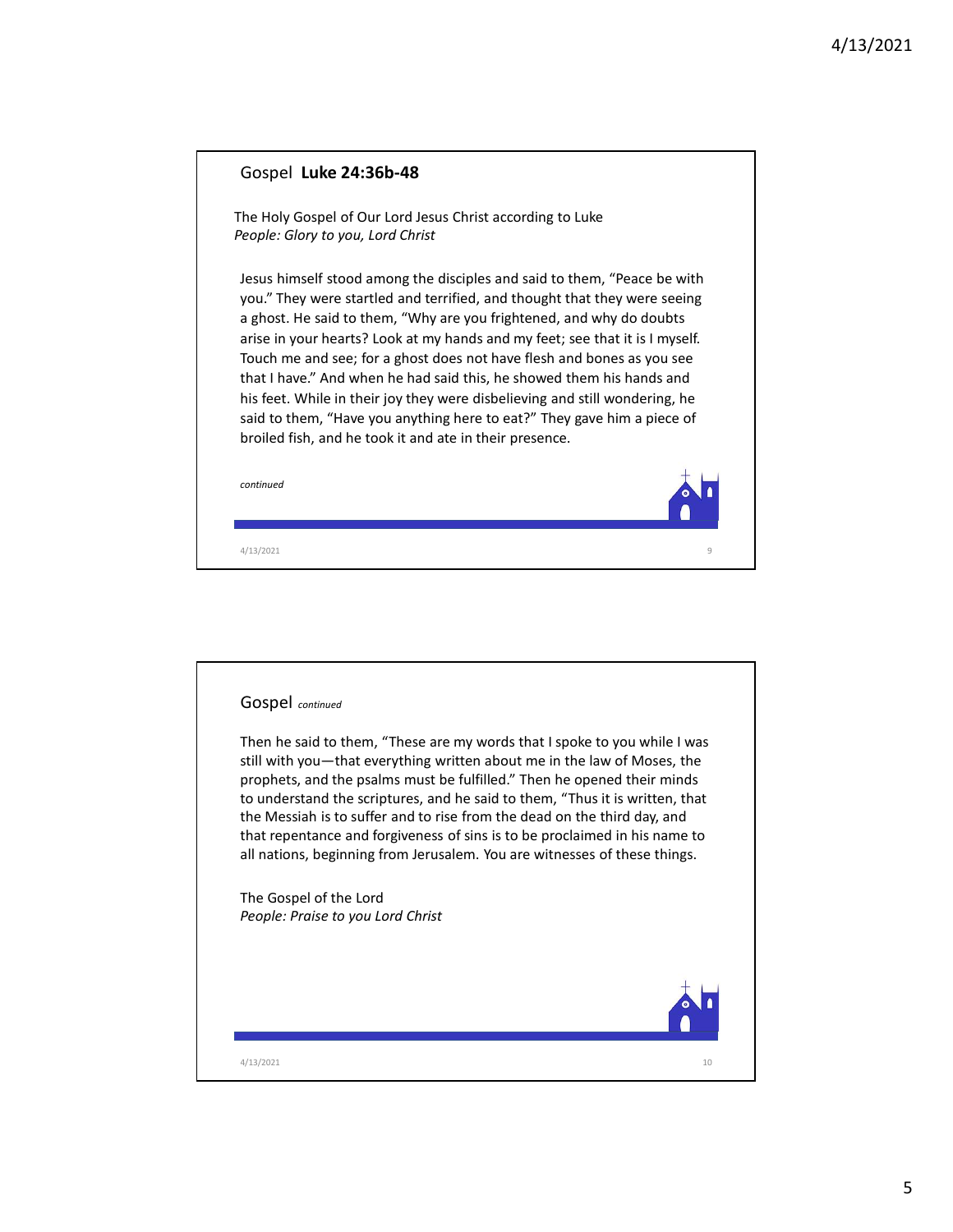

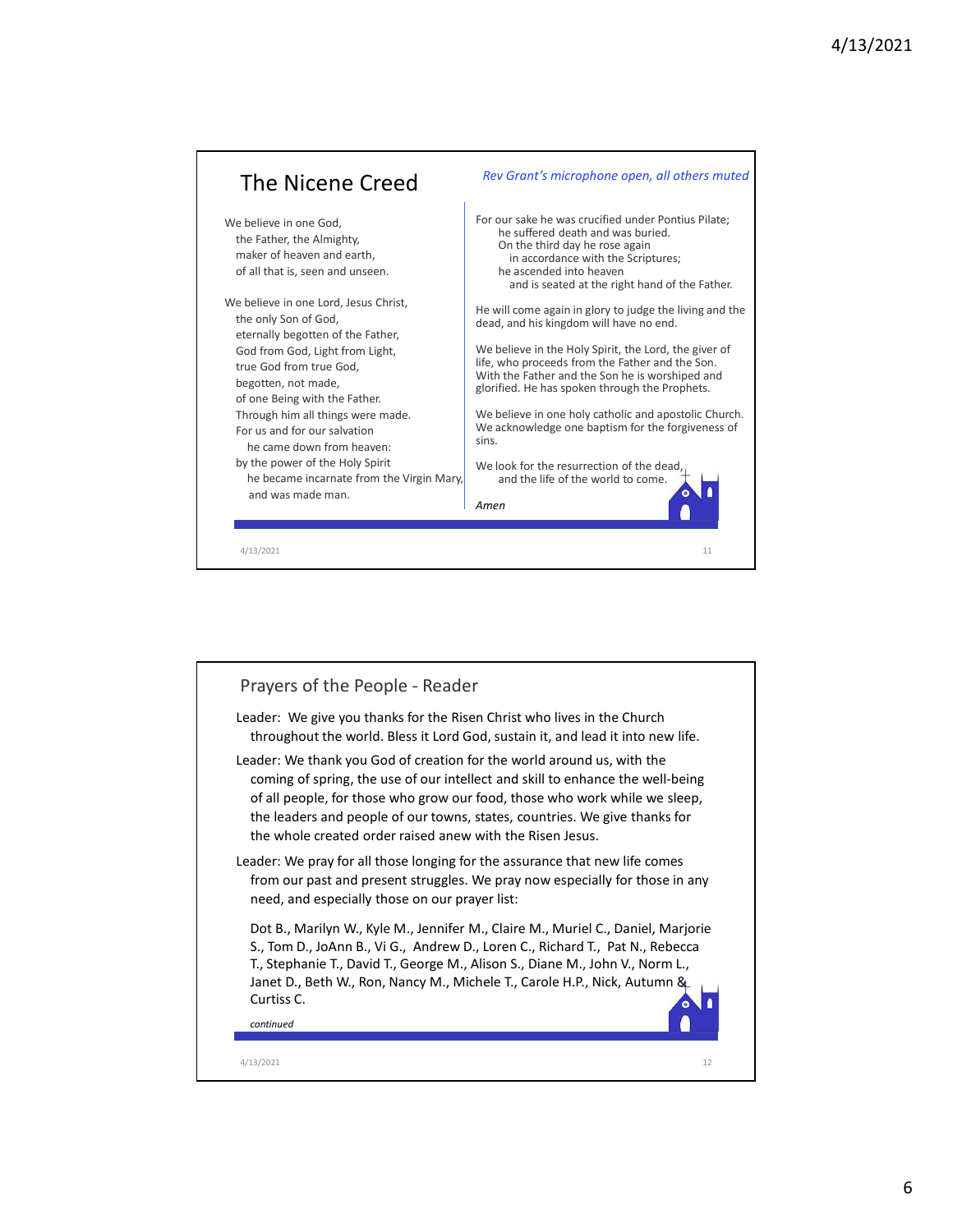

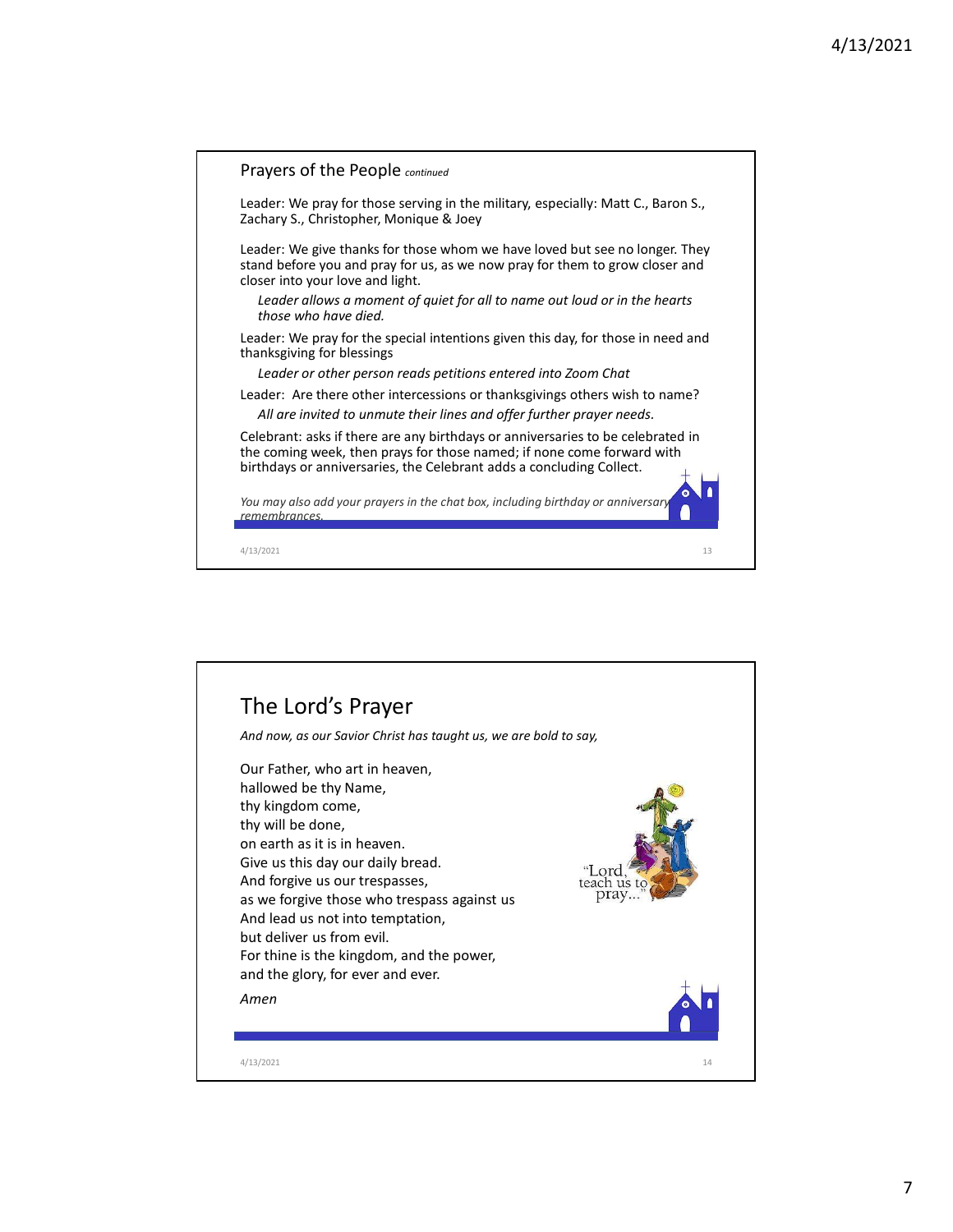

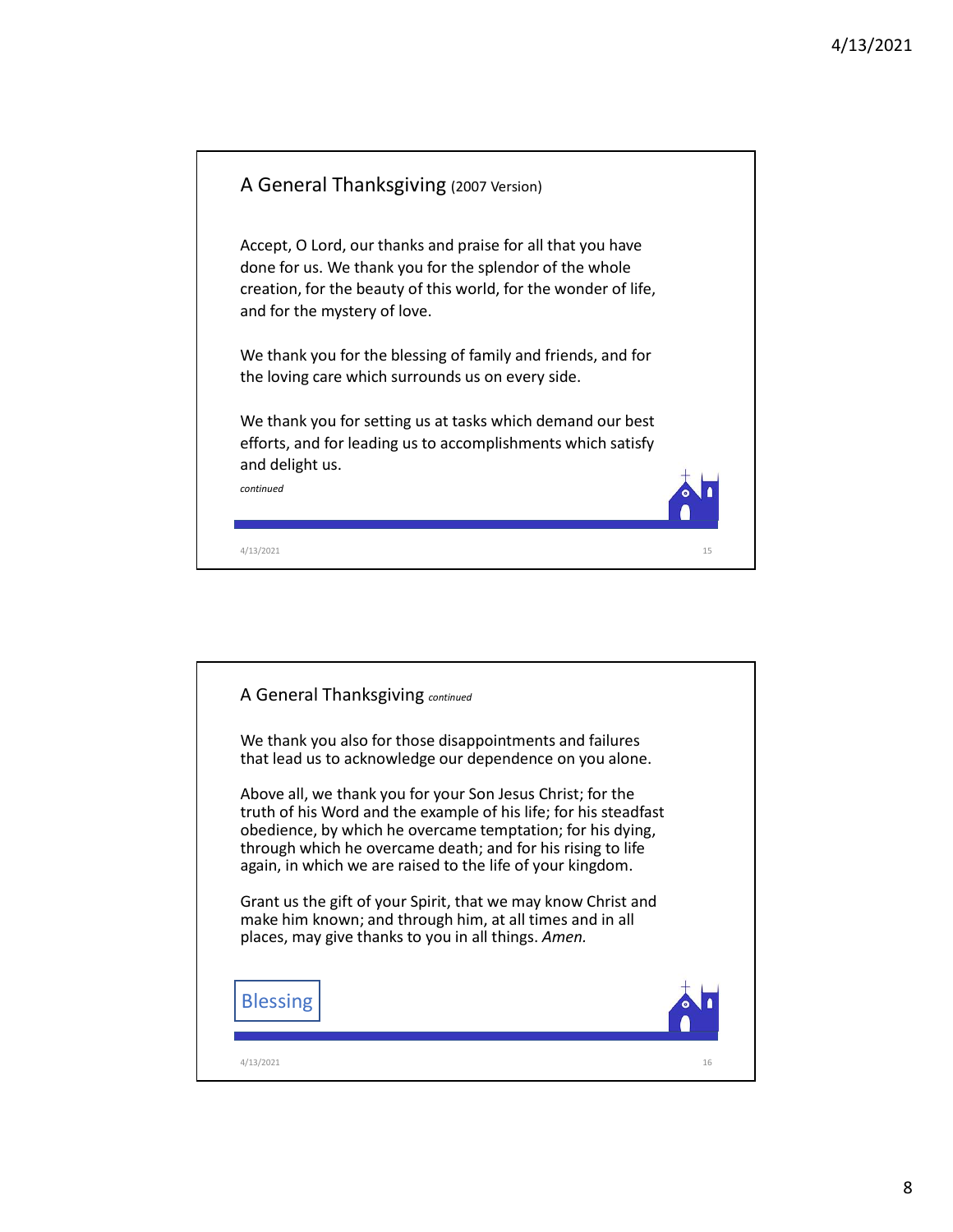